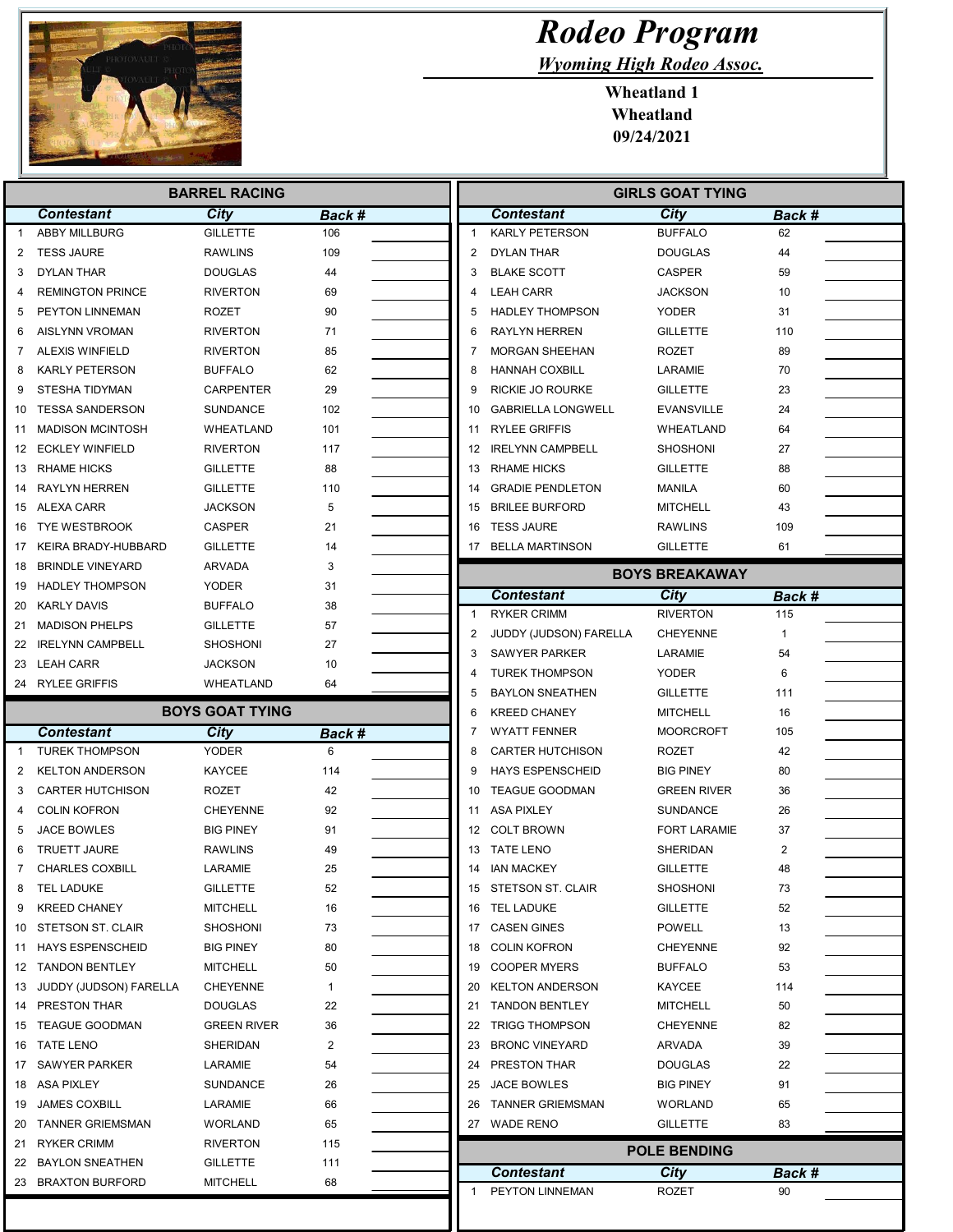

Г

## Rodeo Program

Wyoming High Rodeo Assoc.

Wheatland 1 Wheatland 09/24/2021

|                        | <b>POLE BENDING</b>       |                      |        |  | <b>GIRLS BREAKAWAY</b> |                                                   |                                    |                |  |
|------------------------|---------------------------|----------------------|--------|--|------------------------|---------------------------------------------------|------------------------------------|----------------|--|
|                        | <b>Contestant</b>         | <b>City</b>          | Back # |  |                        | <b>Contestant</b>                                 | <b>City</b>                        | Back #         |  |
| $\overline{2}$         | <b>AISLYNN VROMAN</b>     | <b>RIVERTON</b>      | 71     |  |                        | 18 ALEXIS WINFIELD                                | <b>RIVERTON</b>                    | 85             |  |
| 3                      | <b>RAYLYN HERREN</b>      | <b>GILLETTE</b>      | 110    |  | 19                     | HANNAH COXBILL                                    | LARAMIE                            | 70             |  |
| 4                      | <b>RYLEE GRIFFIS</b>      | WHEATLAND            | 64     |  | 20                     | <b>BRILEE BURFORD</b>                             | <b>MITCHELL</b>                    | 43             |  |
| 5                      | <b>KARLY DAVIS</b>        | <b>BUFFALO</b>       | 38     |  |                        | 21 IRELYNN CAMPBELL                               | <b>SHOSHONI</b>                    | 27             |  |
| 6                      | <b>HANNAH COXBILL</b>     | LARAMIE              | 70     |  |                        |                                                   | TIE DOWN CALF ROPING               |                |  |
| 7                      | <b>GABRIELLA LONGWELL</b> | <b>EVANSVILLE</b>    | 24     |  |                        | <b>Contestant</b>                                 | City                               | Back #         |  |
| 8                      | <b>REMINGTON PRINCE</b>   | <b>RIVERTON</b>      | 69     |  | -1                     | <b>CODY HAYDEN</b>                                | <b>GILLETTE</b>                    | 19             |  |
| 9                      | <b>TESS JAURE</b>         | <b>RAWLINS</b>       | 109    |  | $\overline{2}$         | <b>RYDER MORMAN</b>                               | <b>GILLETTE</b>                    | 34             |  |
| 10                     | <b>MADISON PHELPS</b>     | <b>GILLETTE</b>      | 57     |  | 3                      | <b>DENTON MACKEY</b>                              | <b>GILLETTE</b>                    | 28             |  |
| 11                     | <b>IRELYNN CAMPBELL</b>   | <b>SHOSHONI</b>      | 27     |  | 4                      | <b>BRAXTON BURFORD</b>                            | <b>MITCHELL</b>                    | 68             |  |
|                        | 12 RHAME HICKS            | <b>GILLETTE</b>      | 88     |  | 5                      | <b>TATEN MILLS</b>                                | <b>GILLETTE</b>                    | 107            |  |
| 13                     | <b>HADLEY THOMPSON</b>    | <b>YODER</b>         | 31     |  | 6                      | <b>TRUETT JAURE</b>                               | <b>RAWLINS</b>                     | 49             |  |
| 14                     | STESHA TIDYMAN            | <b>CARPENTER</b>     | 29     |  | 7                      | <b>JAMES COXBILL</b>                              | LARAMIE                            | 66             |  |
| 15                     | <b>MADISON MCINTOSH</b>   | WHEATLAND            | 101    |  |                        |                                                   |                                    |                |  |
| 16                     | ALEXA CARR                | <b>JACKSON</b>       | 5      |  |                        |                                                   | <b>TEAM ROPING</b>                 |                |  |
|                        | 17 KEIRA BRADY-HUBBARD    | <b>GILLETTE</b>      | 14     |  |                        | <b>Contestant</b>                                 | City                               | Back #         |  |
| 18                     | <b>ECKLEY WINFIELD</b>    | <b>RIVERTON</b>      | 117    |  | $\mathbf{1}$           | <b>DENTON MACKEY</b>                              | <b>GILLETTE</b>                    | 28             |  |
|                        | 19 ABBY MILLBURG          | <b>GILLETTE</b>      | 106    |  |                        | <b>WADE RENO</b>                                  | <b>GILLETTE</b>                    | 83             |  |
| 20                     | KARLY PETERSON            | <b>BUFFALO</b>       | 62     |  | 2                      | <b>WYATT FENNER</b>                               | <b>MOORCROFT</b>                   | 105            |  |
|                        | 21 ALEXIS WINFIELD        | <b>RIVERTON</b>      | 85     |  |                        | <b>KREED CHANEY</b>                               | <b>MITCHELL</b>                    | 16             |  |
|                        | 22 TESSA SANDERSON        | <b>SUNDANCE</b>      | 102    |  | 3                      | <b>TYE WESTBROOK</b><br><b>GABRIELLA LONGWELL</b> | <b>CASPER</b><br><b>EVANSVILLE</b> | 21<br>24       |  |
|                        | 23 LEAH CARR              | <b>JACKSON</b>       | 10     |  | 4                      | <b>COOPER MYERS</b>                               | <b>BUFFALO</b>                     | 53             |  |
|                        | 24 TYE WESTBROOK          | CASPER               | 21     |  |                        | <b>KARLY PETERSON</b>                             | <b>BUFFALO</b>                     | 62             |  |
|                        |                           | <b>CHUTE DOGGING</b> |        |  | 5                      | <b>HADLEY THOMPSON</b>                            | <b>YODER</b>                       | 31             |  |
|                        | <b>Contestant</b>         | City                 | Back # |  |                        | <b>ASA PIXLEY</b>                                 | <b>SUNDANCE</b>                    | 26             |  |
| $\overline{1}$         | <b>TRIGG THOMPSON</b>     | <b>CHEYENNE</b>      | 82     |  | 6                      | <b>BRONC VINEYARD</b>                             | <b>ARVADA</b>                      | 39             |  |
| 2                      | <b>TUREK THOMPSON</b>     | <b>YODER</b>         | 6      |  |                        | LAENEE BARKHURST                                  | <b>SARATOGA</b>                    | 96             |  |
| 3                      | <b>SAWYER PARKER</b>      | LARAMIE              | 54     |  | 7                      | <b>KRESS JOHNSON</b>                              | <b>CASPER</b>                      | 35             |  |
| 4                      | <b>TEAGUE GOODMAN</b>     | <b>GREEN RIVER</b>   | 36     |  |                        | <b>TRUETT JAURE</b>                               | <b>RAWLINS</b>                     | 49             |  |
| 5                      | <b>BAYLON SNEATHEN</b>    | <b>GILLETTE</b>      | 111    |  | 8                      | <b>BRAXTON BURFORD</b>                            | <b>MITCHELL</b>                    | 68             |  |
|                        |                           |                      |        |  |                        | <b>TANNER GRIEMSMAN</b>                           | <b>WORLAND</b>                     | 65             |  |
| <b>GIRLS BREAKAWAY</b> |                           |                      |        |  | 9                      | DYLAN THAR<br>PRESTON THAR                        | <b>DOUGLAS</b><br><b>DOUGLAS</b>   | 44<br>22       |  |
|                        | <b>Contestant</b>         | City                 | Back # |  | 10                     | COLT BROWN                                        | <b>FORT LARAMIE</b>                | 37             |  |
|                        | <b>TESS JAURE</b>         | <b>RAWLINS</b>       | 109    |  |                        | <b>STETSON ST. CLAIR</b>                          | <b>SHOSHONI</b>                    | 73             |  |
| 2                      | HADLEY THOMPSON           | YODER                | 31     |  |                        | 11 RICKIE JO ROURKE                               | <b>GILLETTE</b>                    | 23             |  |
| 3                      | <b>GRADIE PENDLETON</b>   | MANILA               | 60     |  |                        | <b>BELLA MARTINSON</b>                            | <b>GILLETTE</b>                    | 61             |  |
| 4                      | DYLAN THAR                | <b>DOUGLAS</b>       | 44     |  |                        | 12 IAN MACKEY                                     | <b>GILLETTE</b>                    | 48             |  |
| 5                      | <b>LAENEE BARKHURST</b>   | SARATOGA             | 96     |  |                        | <b>TATEN MILLS</b>                                | <b>GILLETTE</b>                    | 107            |  |
| 6                      | RAYLYN HERREN             | <b>GILLETTE</b>      | 110    |  |                        | 13 HAYS ESPENSCHEID                               | <b>BIG PINEY</b>                   | 80             |  |
| 7                      | LEAH CARR                 | JACKSON              | 10     |  |                        | CARTER HUTCHISON                                  | ROZET                              | 42             |  |
| 8                      | <b>KARLY PETERSON</b>     | <b>BUFFALO</b>       | 62     |  |                        | 14 CODY HAYDEN                                    | <b>GILLETTE</b>                    | 19             |  |
| 9                      | <b>KARLY DAVIS</b>        | <b>BUFFALO</b>       | 38     |  |                        | <b>TATE LENO</b>                                  | SHERIDAN                           | $\overline{c}$ |  |
|                        | 10 ALEXA CARR             | <b>JACKSON</b>       | 5      |  |                        | 15 TANDON BENTLEY<br><b>RYDER MORMAN</b>          | <b>MITCHELL</b><br><b>GILLETTE</b> | 50<br>34       |  |
|                        | 11 GABRIELLA LONGWELL     | <b>EVANSVILLE</b>    | 24     |  |                        | 16 JACE BOWLES                                    | <b>BIG PINEY</b>                   | 91             |  |
|                        | 12 KAYCEE KOSMICKI        | YODER, WY            | 41     |  |                        | <b>TEAGUE GOODMAN</b>                             | <b>GREEN RIVER</b>                 | 36             |  |
|                        | 13 BELLA MARTINSON        | <b>GILLETTE</b>      | 61     |  |                        | 17 JUDDY (JUDSON) FARELLA                         | <b>CHEYENNE</b>                    |                |  |
| 14                     | RICKIE JO ROURKE          | <b>GILLETTE</b>      | 23     |  |                        | <b>TRIGG THOMPSON</b>                             | <b>CHEYENNE</b>                    | 82             |  |
|                        | 15 TYE WESTBROOK          | CASPER               | 21     |  |                        | 18 TEL LADUKE                                     | <b>GILLETTE</b>                    | 52             |  |
|                        | 16 ABBY MILLBURG          | <b>GILLETTE</b>      | 106    |  |                        | <b>KELTON ANDERSON</b>                            | KAYCEE                             | 114            |  |
|                        | 17 RHAME HICKS            | <b>GILLETTE</b>      | 88     |  |                        | 19 COLIN KOFRON                                   | <b>CHEYENNE</b>                    | 92             |  |
|                        |                           |                      |        |  |                        | SAWYER PARKER                                     | LARAMIE                            | 54             |  |